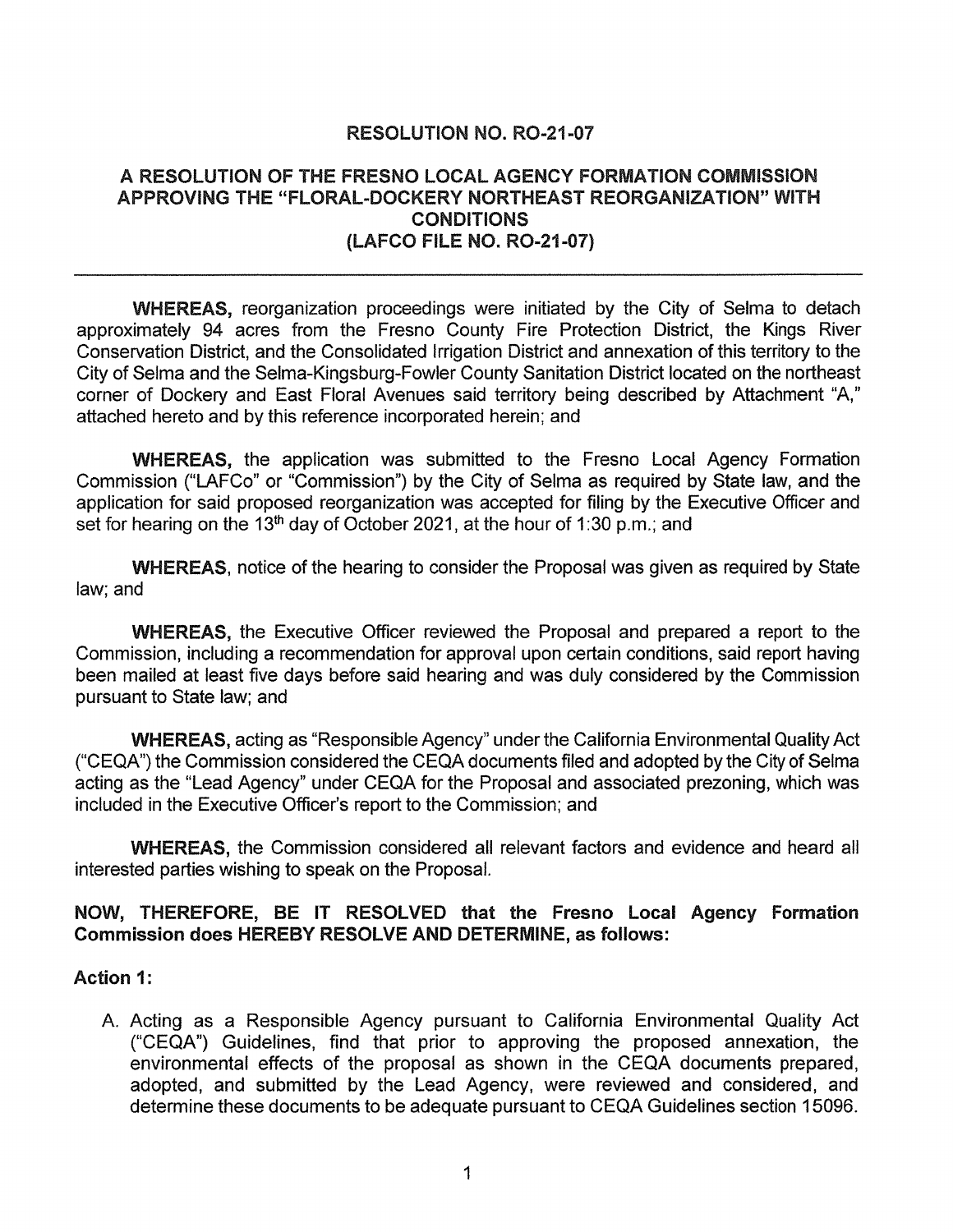# ADOPTED THIS 13<sup>th</sup> DAY OF OCTOBER 2021 BY THE FOLLOWING VOTE:

AYES: COMMISSIONERS YEP, ROBERTSON, MAGSIG, SANTOYO, BRANDAU

NOES: NONE

- ABSENT: NONE
- ABSTAIN: NONE

# Action 2:

- B. Find that the proposed reorganization is consistent with LAFCo Policies, Standards, and Procedures and the Cortese-Knox-Hertzberg Local Government Reorganization Act of 2000 ("CKH").
- C. Find pursuant to CKH and information in the record that:
	- a. The territory is uninhabited; and
	- b. All landowners and affected agencies have consented to the reorganization.
- D. Assign the distinctive short form designation "Floral-Dockery Northeast Reorganization" and approve the annexation and detachments subject to the following conditions of approval:
	- a. Pursuant to Fresno LAFCo Policy 103-05, the Executive Officer shall record the approved application if all conditions have been satisfied and once, he or she has determined that the facts pertaining to the application during the time of recording are materially similar to those facts considered by the Commission when the application was approved. Facts, as used in the proceeding sentence, is defined to include, but is not limited to, whether or not the proposed project is materially similar to the project described in any application before the Commission.
	- b. Ownership of land permitting, the annexation shall include the full-width right-ofway along East Floral, South Dockery, South Orange, and South Del Rey Avenues.
	- c. Submittal of corrected legal description and map.
	- d. Satisfactory verification that the City has accepted a final map shall be submitted to the Executive Officer prior to completion (recordation) of the annexation.
	- e. The Selma-Kingsburg-Fowler County Sanitation District's annexation fee shall be paid to the District prior to recordation. The proponents shall provide evidence to the Executive Officer as verified by the District that the condition has been met prior to recordation.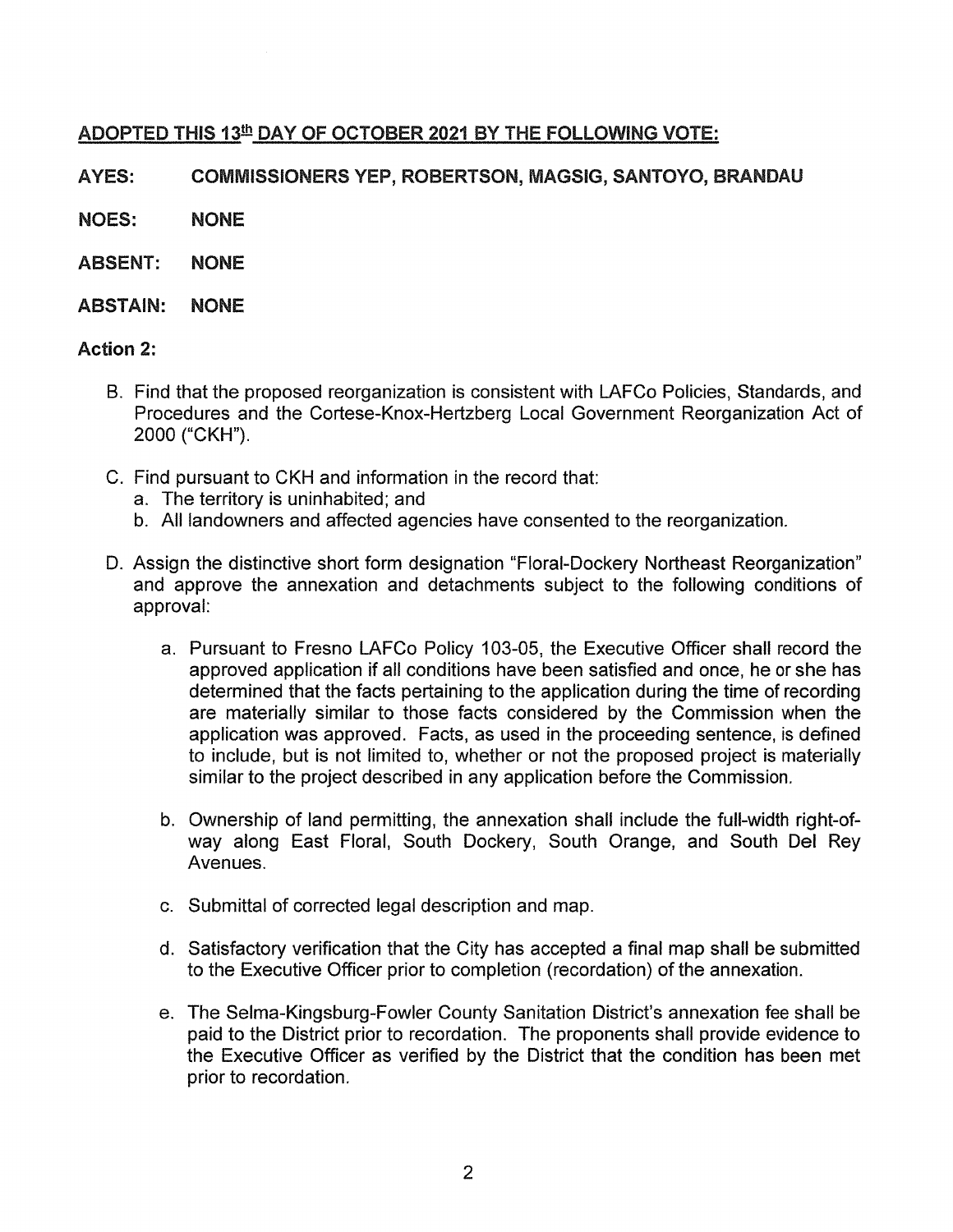E. Waive further Conducting Authority Proceedings and order the reorganization subject to the requirements of CKH.

# ADOPTED THIS 13th DAY OF OCTOBER 2021 BY THE FOLLOWING VOTE:

- A YES: COMMISSIONERS YEP, ROBERTSON, MAGSIG, SANTOYO, BRANDAU
- NOES: NONE
- ABSENT: NONE
- ABSTAIN: NONE

#### STATE OF CALIFORNIA ) COUNTY OF FRESNO )

#### **CERTIFICATION**

I, David E. Fey, Executive Officer, Fresno Local Agency Formation Commission, hereby certify that the foregoing resolution was adopted by the Commission on the 13<sup>th</sup> day of October 2021.

David E. Fey, Executive Officer Fresno Local Agency Formation Commission

G:\LAFCO WORKING FILES\000 HEARINGS\2021\10- October 13, 2021\Resolution R0-21-07.docx